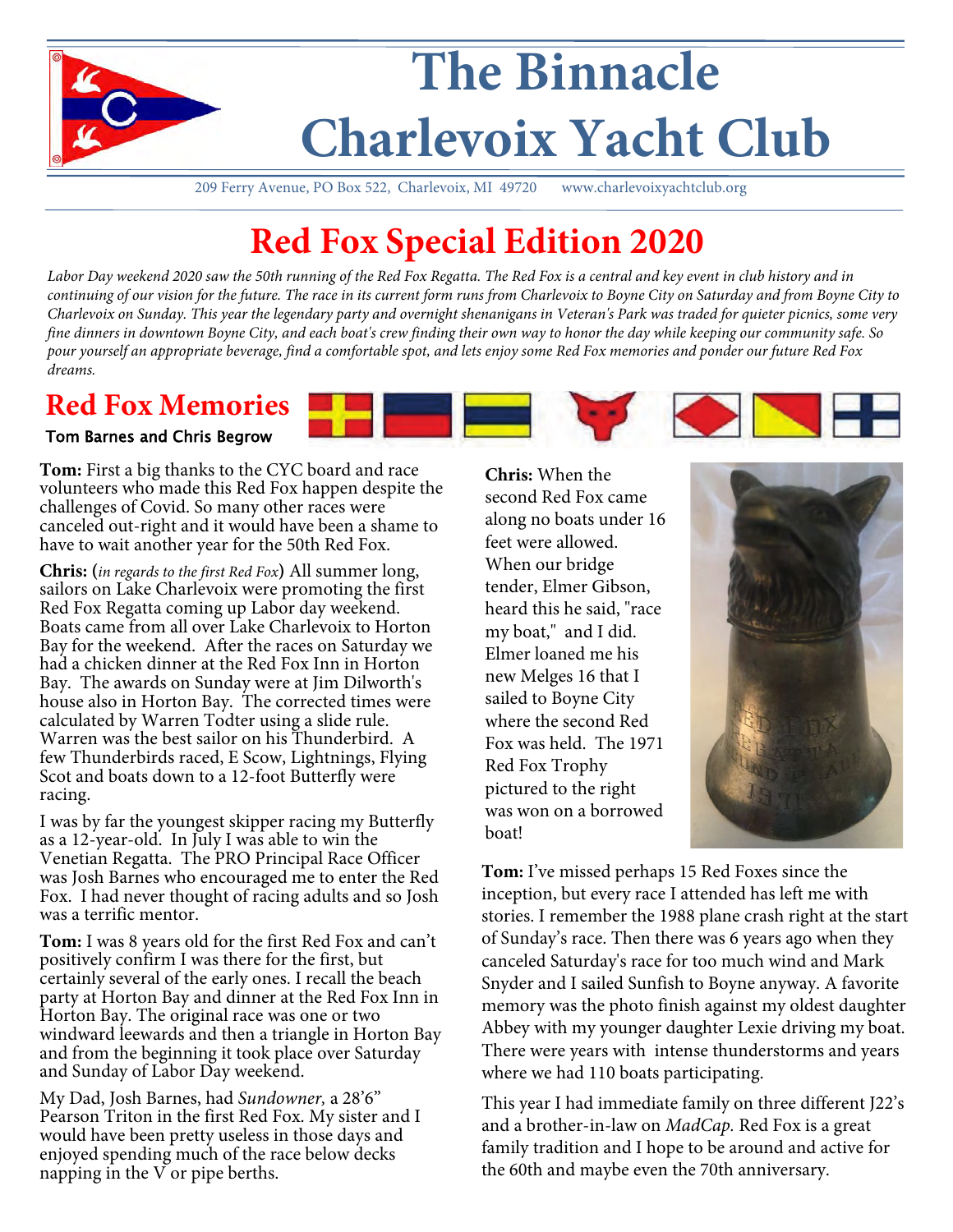# **"Pipe Up the Crew" with Red Fox Bos'n, Lynn Smolenyak**

Jenny Bednar and Lynn Smolenyak

*Lynn Smolenyak has been deeply involved with many aspects of the Charlevoix Yacht club including serving as Red Fox Committee Chairman. October 7 th , she treated me to a journey through the archives to glean some of the rich history of our Red Fox Regatta and our club.* 



*Lynn, you'veworn many different hats, including Red Fox Committee Chair, how did your involvement with the club & the Red Fox start?* I moved up here in 1993. With Josh Barnes' encouragement, my husband Noel & I joined theclubin1994. In2001 -2002 I helpedAlison JosephwithT-Shirts.I servedas Secretary to the Boardat thetime Valerie Snyderwas Commodore. John Taylorwasthenext Commodore,andI was Secretary with himas well. John& Kimhad been heavily involved with Red Fox. Over the yearsI have been involved withmany differentoffices and facetsofclub volunteering.I liketo race in theRedFoxas well. When I was Red Fox Chairman, I spent most of my time before the race organizing

volunteers. I always had a big crew of people supporting me. *What are some key turning pointsin the development ofthe Red Fox as we now know it?* The Red Fox started with a group of sailors racing to Horton Bay, the home of the Red Fox Inn, thusthe name.Early on, Mark Snyder organized theRed Fox, and then Tom Barnes for several years. It then became mostly a function of the board and we all worked on it together. In 2003, JohnTaylorwas leading the sponsorship and was responsible for getting Mount Gay to sign onas a sponsor.Kimorganizedtheparty thatyear. Wehad90 boats. 2004, wesold 400 meal ticketswith89 boatsin therace. 2006 was thefirst yearwehelda T-Shirt designcontest.2006 was also theyearwebroughtinour1st US Sailing judge and started using Yacht Scoring.

*What about ourclub inspires you to give itsomuch time and energy?* Valerie once said to me, "a busy person gets thingsdone".We enjoythe club.As a volunteer organization, ittakes a great groupof people to come togetherwitha "getitdone"attitude. Thatisreallythe foundationofthevibeweallenjoy inthisclub.I liketo helppeopleget involved,with everyone takinga little piece,wehaveaccomplished lot.There areover60 members that are directly involved with making Red Fox happen. It takes all of us.

*Thingsdon'talwaysgoasplanned.Whatwasthe worstyou remember?*There wasa yearwith horrendousweather. We ran the NuCore on Friday, but it was dicey. We decided not to race on Saturday. There was a huge wind, 30 knots outofthewest.After the issuesonFriday,we weighed the options with the US Sailing judge, Andy Keiner, Eric Lind, and the race committee. Beyond the safety of the race itself, we were considering 80 boats trying to raft in Boyne City with a wind from the west. West winds create alot of wave action on the Boyne City endofthe lake.Wedid notwant the responsibility forthe potential damage. We did have the party despite the nasty rain. On Sunday some did race down the South Arm. The wind was still blowing like crazy, but there was some shelter there.

*What makes the Red Fox special? There are not many* races where you will see a boat like Equation and catamarans allinthesamerace. We are likethe Chicago toMackinawinminiature.Itisa race butit's an event. Some of my favoritememories are of the start of the race. I rememberoneyear, Dave Cisco was on Bidick'stug, the Heather B, cruising back and forth calling the boats to the line. We had boats from all corners, all different sizes, and all different types. Prettysoon, I started seeingpeople I hadn'tseen sincethe year before. After a fewyears of

racing and race parties, everybody knows somebody. It's a community gathering. Don't misconstrue, it'sa serious race, but an opportunityfor families to sail together.It's a serious, fun



race with a great party!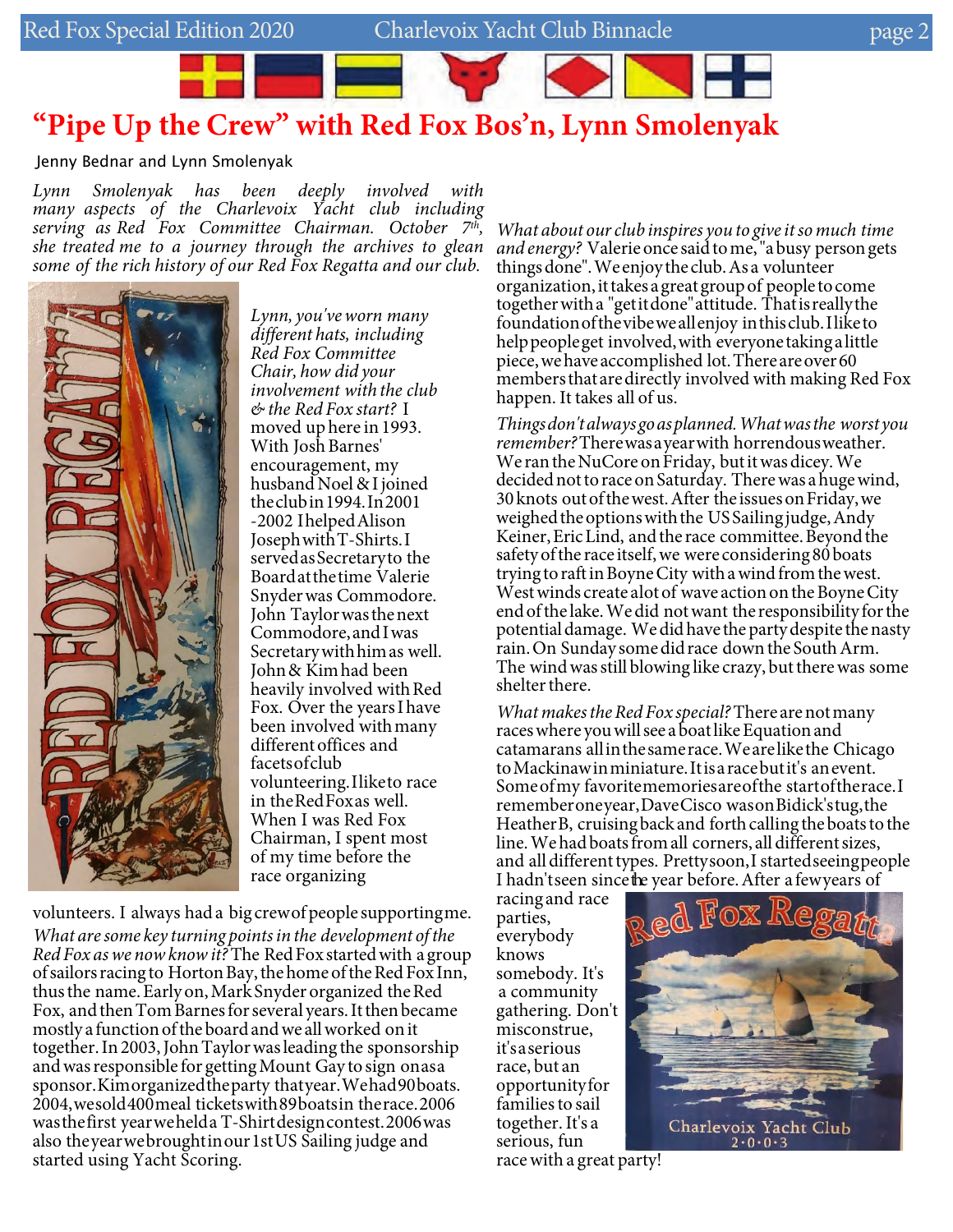Red Fox Special Edition 2020 Charlevoix Yacht Club Binnacle 30 page



## **At the Helm of the Red Fox Regatta**

Jenny Bednar and Jim Abbey

*CYC is an entirely volunteer organization. All of the club benefits we enjoy are made possible by the donated time and resources of our membership. There are a few members who donate many hours and take responsibility for the processes essential to the club. Jim Abbey has served in the leadership role of Red Fox Committee Chairperson for the last 6 years. Jim and his wife, Chris, joined my partner, Will, and me for a chat about life at the helm of a regatta this fall. Here is some of our conversation.* 

In 2005 Chris and I came up to Charlevoix and bought a condo. We joined the yacht club and started to volunteer. Lynn Smolenyak was the Red Fox Chairperson at the time. She was Red Fox Chairperson for about 10 years. Chris & I took over managing the gate on Saturday night. The Saturday party was growing and there was a need for people to check ID's, collect tickets, and welcome our sailors. We did that for 3 or 4 years. We were still living down state. I was working as an event manager for Ford Motor Co. doing auto shows in Asia. I was responsible for shows in 12 different countries. Lynn thought this experience would make me a fine chairperson.

In 2014 we moved up here full time and began taking on more Red Fox responsibilities. Lynn helped a lot in the next few years. The get together on Saturday night had started small and local. It was a "bring your own" style party. Under Lynn, around 2006/2007 the party became a bigger part. Lynn had organized it all. She had an amazing list of things that needed to be done. For the first couple years I followed her model. About 3 years ago we saw we needed subcommittees; it is too much for one person. Today we have around 5 subcommittees. People want to get involved but need guidance and a structure to work within. We couldn't pull it off without many people being involved and taking on responsibility for different aspects of the event.

*Did you ever participate as a racer?* No, I decided it was more important for me to be on land to problem solve.





That's the problem, all the little things that require your attention the day of, are difficult to solve while racing.

*When you started planning it, the 50th Anniversary looked a lot different than it turned out. Covid caused some major changes. How did that make you feel?*  Disappointed. We had a lot of plans for the 50th. Lots of things got canceled. We had to cancel music, food, our reservation at Veteran's Park. It w as hard to let it go. All the suppliers and vendors were very understanding. It took me a couple weeks to put it into perspective that we were, at least, still running the race. Our sub-committees were key in making it a success. People stepped up. Many sailors came by the club to offer heartfelt thanks for having a race. In the end, the way it was handled put out a good word in the community. We had a good turn-out, people were glad to race.

*Besides wonderful memories, what does the Red Fox provide to the club?* The profit from the Red Fox is a big part of the CYC budget. The racing fees, clothing sales, and party tickets are about a break-even. But the sponsors make it profitable. We have lower dues than many other clubs, mostly because of the sponsorship we see for the Red Fox.

*Anything else you would like to add?* Thanks to all the volunteers who made the Red Fox Regatta the largest fund raiser of the year, an especially difficult year with no shore events. The following volunteers worked in preparation of the regatta and during (not in any order): John Kunitzer, Chris Abbey, Jerry Seymour, Mark Pirie, Keith Attee, Noel Smolenyak, Max Carthew, Ron Decosse, Judy Gordon, Richard Hodgson, Roger Nesburg, Beth Uehlein, Karl Lahm, Cherie Mativia, Racing Crew Members - Addison, Rosie, Stacie, Ashley, Tanner, Jeff & Mary Ann Maier, Jordon Owen, and the Irish Boat Shop. If I have overlooked anyone, please forgive me and Thank You! And thank you to all the sailing participants! See you next year!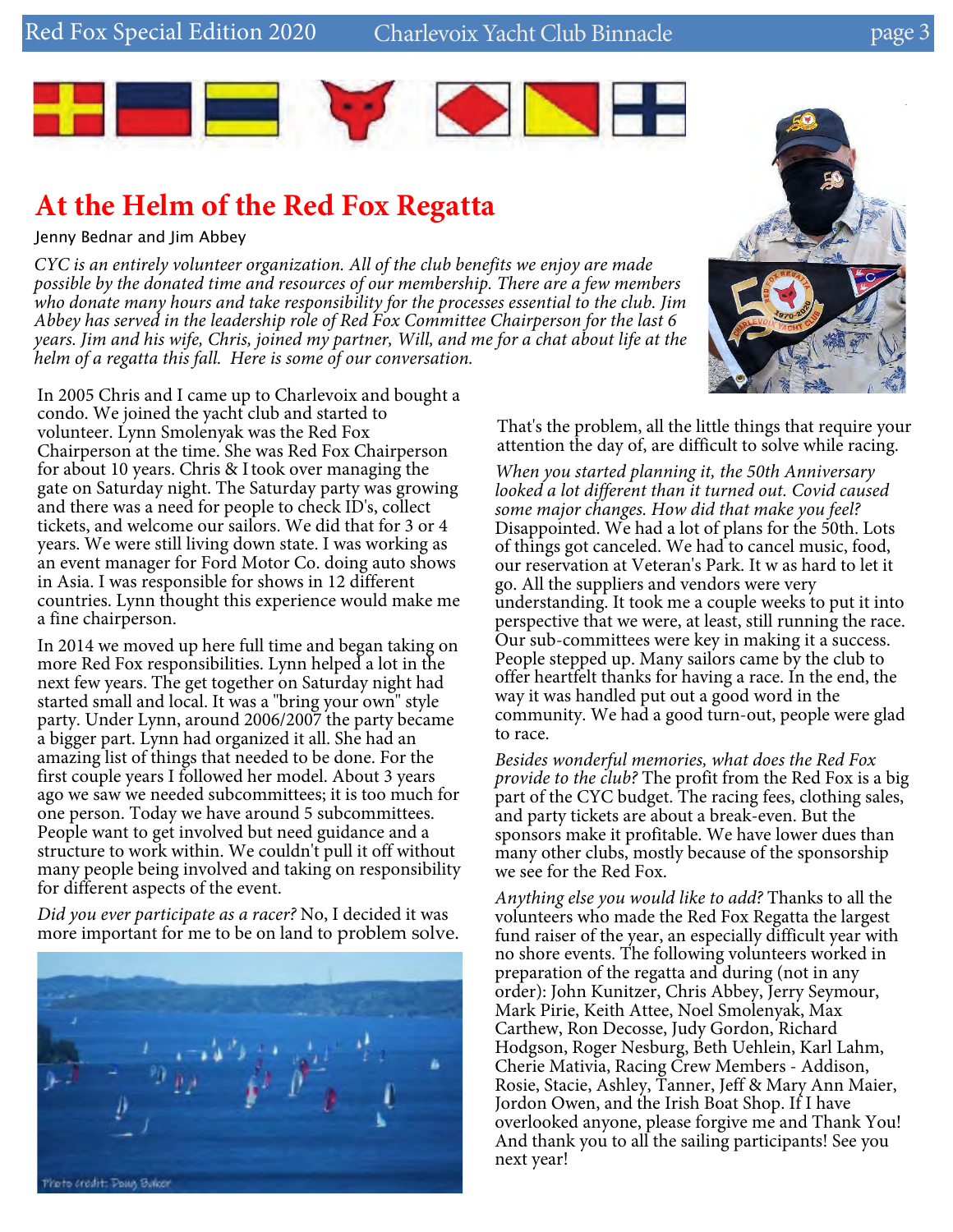

## **Returning to the Red Fox**

Paul Siegel



Lake Charlevoix has always held a special place in my heart for boating! Way back in the '60s of the last century, I had the opportunity to spend time with my best grade school buddy at his parents' cottage on the South Arm of Lake Charlevoix. They had a permanent two-slip dock where they tied up a Chris Craft Roamer cruiser and a sweet 20' Century. On that inboard engine run-about, we would explore the waters around East Jordan, and dodge the Ironton Ferry to check out places like the sunken wooden schooner in Oyster Bay.

A little later in life when taking a break from working a summer job at Irish boat Shop Harbor Springs, I went on a "cruise" all the way to Horton Bay on Jim Dilworth's Pearson 30 for a delicious corn roast.

In the early '80s I sailed my first Red Fox Regatta on my Ericson 40, *Madcap*. That regatta became the must do, end of summer racing wrap up!

After a 20-year hiatus from sailboat racing, an attack of (in)sanity led to a renewed interest in sailboat racing, and the acquisition of a Farr 40. A plan was set to race the LTYC Regatta, the Beaver Island Race, and of course a return to the Red Fox Regatta! The usual light shifty breezes common on Lake Charlevoix promised a good opportunity to flex the light air, upwind muscles of *Irregardless!* But the breezy summer continued for Red Fox weekend, and the weekend was spent reaching and running along the scenic tree-lined length of Lake Charlevoix. The race Sunday featured some spectacular blasting along under spinnakers, where at one point we pegged 15 knots in a puff. I have sailed that fast before, but never on flat water! Later we supplied the spectator fleet with some dramatic broaching wipe outs! One was captured for all posterity by the talented photographer Mike Schlitt. (Note to self, never cleat the lazy guy!) His amazing print on steel hangs in a special place in my office to constantly remind me to never try to carry a big kite too long on a tight reach in puffy conditions! What a great way to end the racing season! I have already blocked off the 2021 Labor Day weekend for the next Red Fox Regatta.

*Thank you Perry Irish Hodgson for soliciting this article from Paul Siegel and the photos from Mike Schlitt.*